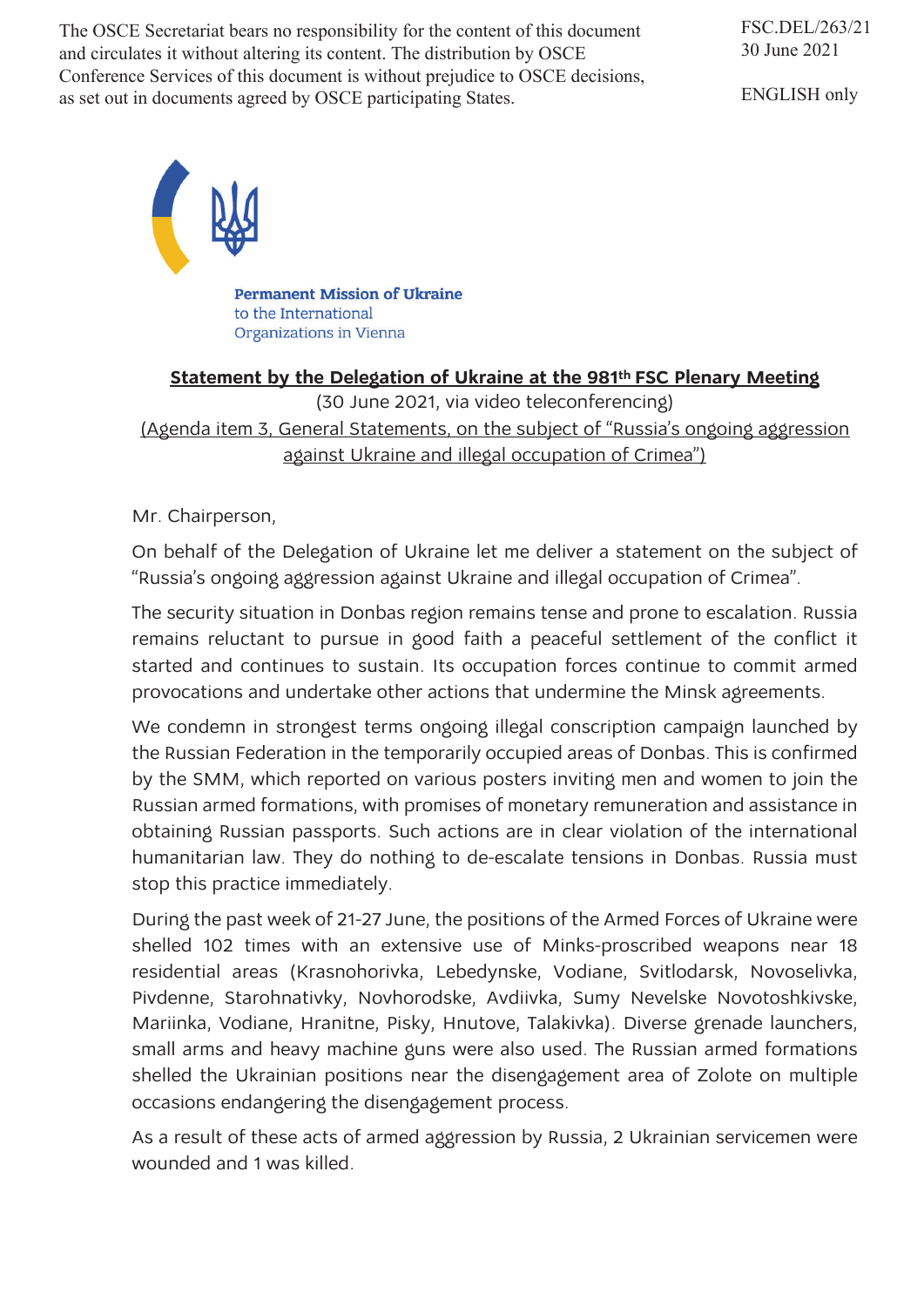Near the residential areas of Zalizne, Luhanske, Mayorsk and Zolote-4 the occupants attacked Ukrainian position by remotely delivering landmines POM-2.

Allow me to draw your attention to some of the most glaring ceasefire violations by the Russian armed formations in Donbas region with the use of Minsk-proscribed weapons.

## **PRESENTATION**

**Slide 1.** On 23 June (04.35-04.55), the Ukrainian positions were shelled near Pivdenne settlement from the temporarily occupied residential area near mine named after Gagarin (48020`56,84N, 37055`28,28E). 120mm mortar was used by the Russian armed formations for 25 min.

**Slide 2.** On the same day (19.15-19.25), the Russian armed formations shelled the southern outskirts of Avdiivka from the area of temporarily occupied Yakovlivka settlement (48º05'22.87"N 37º47'52.02"E) with the use of 120mm mortar (4 rounds). Impact sites were observed in the residential area in Avdiivka. In particular the shelling caused damage to the main structure of a private house. On another occasion, the occupants shelled the Ukrainian positions near Avdiivka with the use of 82- and 120mm mortars from the area of temporarily occupied Yasynuvata and Kashtanove settlements.

**Slide 3.** On 24 June (07.45-08.23, 9.40-10.16), civilian infrastructure in peaceful Mariinka settlement was under barrage of rocket fire from 100mm antitank guns MT-12. In total, 24 projectiles were launched. These ruthless actions were carried out from the temporarily occupied residential area near Trudivska mine in the outskirts of Donetsk city. As a result of the shelling, a school and its adjacent territory were damaged.

On other occasions, the positions of the Armed Forces of Ukraine were under fire from 82mm mortars and small arms near Novotoshkivske. The shelling was conducted from the area of temporarily occupied Donetskyi settlement where the development of positions had been observed earlier.

The shelling inflicted damage to a vehicle of the observation group "Novotoshkivske" of the Ukrainian side to the JCCC. It occurred at the time when the International Committee of the Red Cross was present onsite and forced the humanitarian mission to leave the area. The Russian armed formations resorted to such reckless behaviour despite the previously agreed security guarantees.

The observation teams of Ukrainian side of the JCCC ensure effective mechanism of control and coordination of the ceasefire and promptly respond to any attempts of ceasefire violations by the Russian armed formations. This mechanism provides for timely detection of violations and swift reporting to the SMM urging the Russian armed formations to seek ways of circumventing it.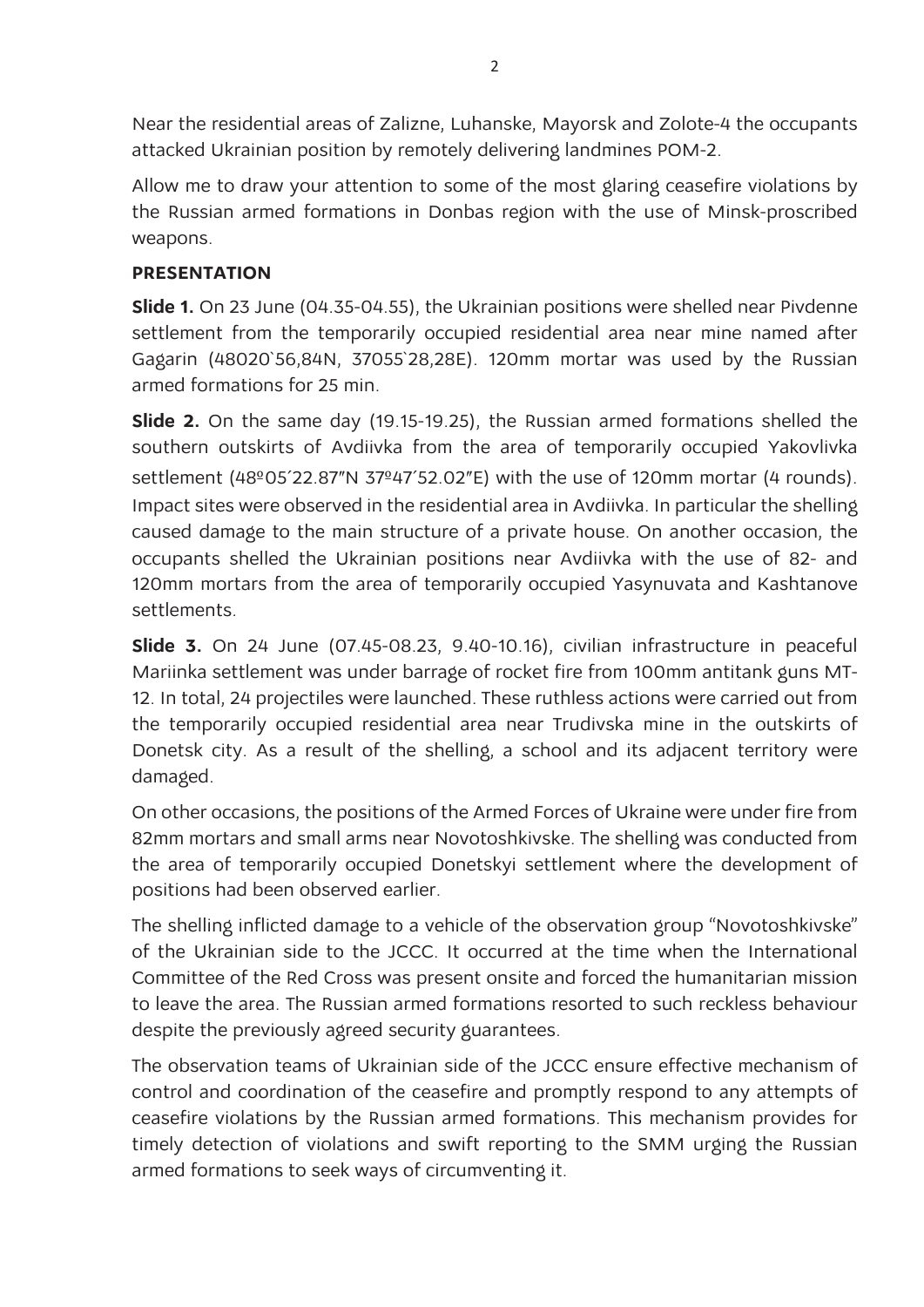**Slide 4.** On 26 June, the occupants bombarded the peaceful settlement of Krasnohorivka causing damages to its civilian infrastructure. The shelling was conducted from the area of temporarily occupied Staromykhailivka settlement with the use of 122mm artillery systems (16 projectiles), 120mm mortars (4 rounds) and SPG-9 (2 rounds).

## **END OF PRESENTATION**

Such actions endanger the lives of civilians and are aimed at escalation of the situation along the line of contact. They are accompanied by the disinformation campaign implying dissemination of false narratives of so called "aggressive behaviour of Ukraine". The occupants clearly try to provoke Ukrainian defenders for a response fire in order to plot false accusations of ceasefire violations by the Ukrainian side.

The Russian armed formations kept violating other provisions of the Minsk agreements.

On multiple occasions, the UAVs of the Russian armed formations, in particular of Orlan-10, Orlan-ZM and Mavic types, were observed crossing the line of contact as well as flying over the positions of the Armed Forces of Ukraine. It was the case near more than 6 residential areas (Mariinka, Svitlodarsk, Avdiivka, Katerynivka, Krasnohorivka, northern part of Luhansk region). Such activities clearly infringe the 22 July 2020 TCG decision regarding additional measures to strengthen the ceasefire which ban the operation of any types of aerial vehicles.

The operation of the mentioned aerial means, supplied by Russia, was disrupted with the use of radio electronic warfare systems or small arms fire.

Since 2014, Russia has lost at least 20 Orlan-10 UAVs in the conflict zone in Donbas, according to open sources. Up to three UAVs of this type make part of the Russian electronic warfare system RB-341V Leer-3, which has been repeatedly observed by the SMM in the temporarily occupied territories of Donbas. Within this system, Orlan-10 drones are used for jamming of radio channels, among other things. Russian UAVs have been used for psyops and information attacks in the conflict zone, for example mass text messaging.

The trend of severe impediment and denial of access of the SMM patrols and interreference with its assets by the Russian armed formations in Donbas remains unchanged. They are clearly intended to hide illegal activities on the ground and must be stopped to ensure full and unhindered implementation of the Mission's mandate.

## Mr. Chairperson,

We express our serious concern over the ongoing large-scale concentration of Russian troops and military equipment near the border with Ukraine and in the temporarily occupied Crimea and territorial waters of Ukraine, a large number of which were redeployed to these areas under the guise of snap checks of forces.